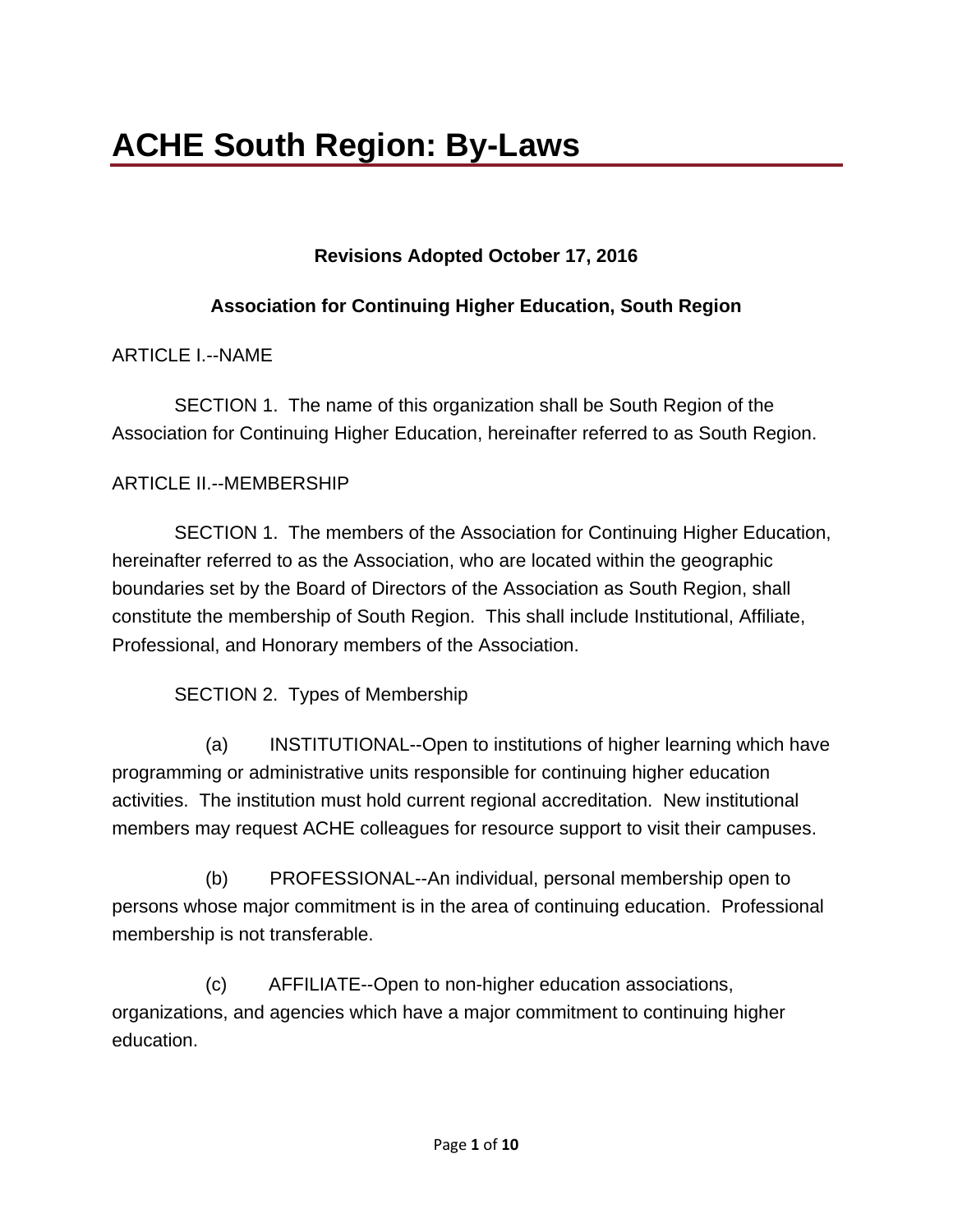(d) HONORARY--Honorary members may be designated by the ACHE Board. Past Presidents of ACHE become Honorary members upon retirement or changing to another field of work.

### ARTICLE III.--AIMS AND OBJECTIVES

 SECTION 1. South Region is an organization of institutions of higher education and their administrators of continuing education programs. These institutions, the populations they serve, and other entities with a major commitment to continuing higher education benefit through collective study and promotion of continuing education.

SECTION 2. South Region shall:

(a) Emphasize the importance of continuing higher education;

(b) Promote high standards of professional excellence in the conduct of continuing higher education for adults;

(c) Sponsor and support research concerning continuing higher education;

(d) Provide for the interchange of information and ideas on continuing higher education;

(e) Enlist the support of all segments of higher education in the learning provided by continuing higher education;

(f) Stimulate the faculty and administrative leadership in constructive support of continuing higher education objectives;

(g) Focus public attention upon the importance of all segments of higher education;

(h) Conduct regional meetings and provide other activities beneficial to its members;

(i) Issue publications consistent with the aims and objectives of the Association;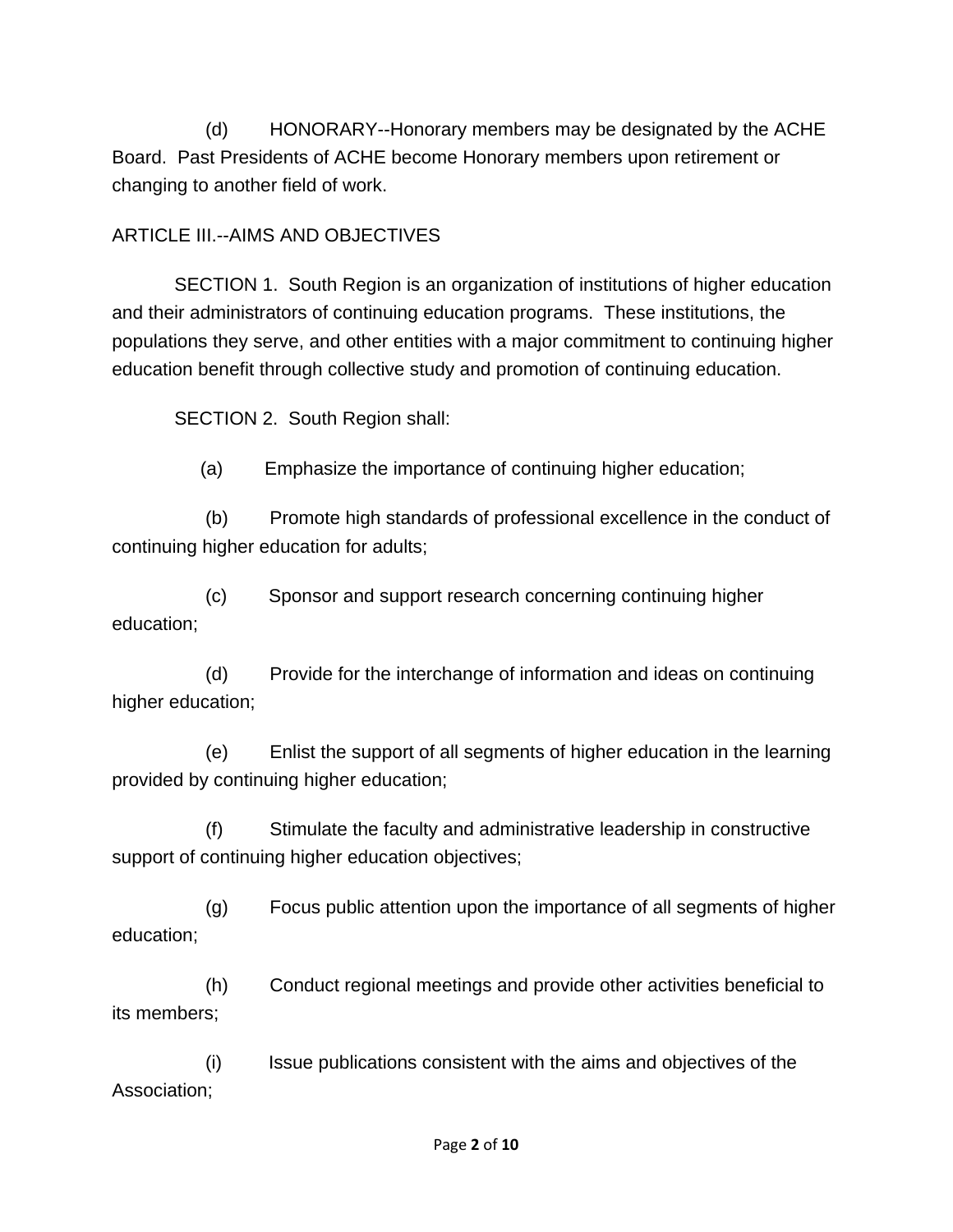(j) Cooperate with other groups and organizations in the achievement of the Association's goals.

### ARTICLE IV.--FINANCE

 SECTION 1. All funds received by South Region shall be administered by the Treasurer, and a financial report to the membership shall be presented at the Association's National Conference South Region business meeting and at South Region's Annual Meeting.

 SECTION 2. Treasury funds shall be used only for authorized South Region expenditures such as printing and mailing costs and other expenses authorized and approved by the Executive Committee. Travel reimbursements are not available to officers of South Region. The Program Committee shall determine the amount available to reimburse the expenses of travel and honoraria of any special guest speakers to the Annual Regional Meeting. Disbursements must not reduce the balance of the treasury below a minimum determined by the Executive Committee.

 SECTION 3. All withdrawals shall require two signatures--that of the Treasurer and Chair of South Region.

## ARTICLE V.--OFFICERS AND EXECUTIVE COMMITTEE

 SECTION 1. Any individual holding membership in the Association and located within South Region shall be eligible for election to an office or to serve by appointment as an officer of South Region.

 SECTION 2. The officers of South Region shall be the Chair, the Chair-Elect, the Secretary, and the Treasurer. The term of office of the Chair, Chair-Elect, and the Secretary shall be one year. The office of the Treasurer shall be an appointed position to be ratified at the Annual Regional Meeting for a term of two years.

 SECTION 3. Officers shall assume their duties immediately following the Annual Regional Meeting of South Region.

 SECTION 4. The Executive Committee shall be comprised of the Immediate Past Chair (ex-officio), the Chair, the Chair-Elect, the Secretary, the Treasurer, and three elected at-large Board Members. Individuals who are elected to the office of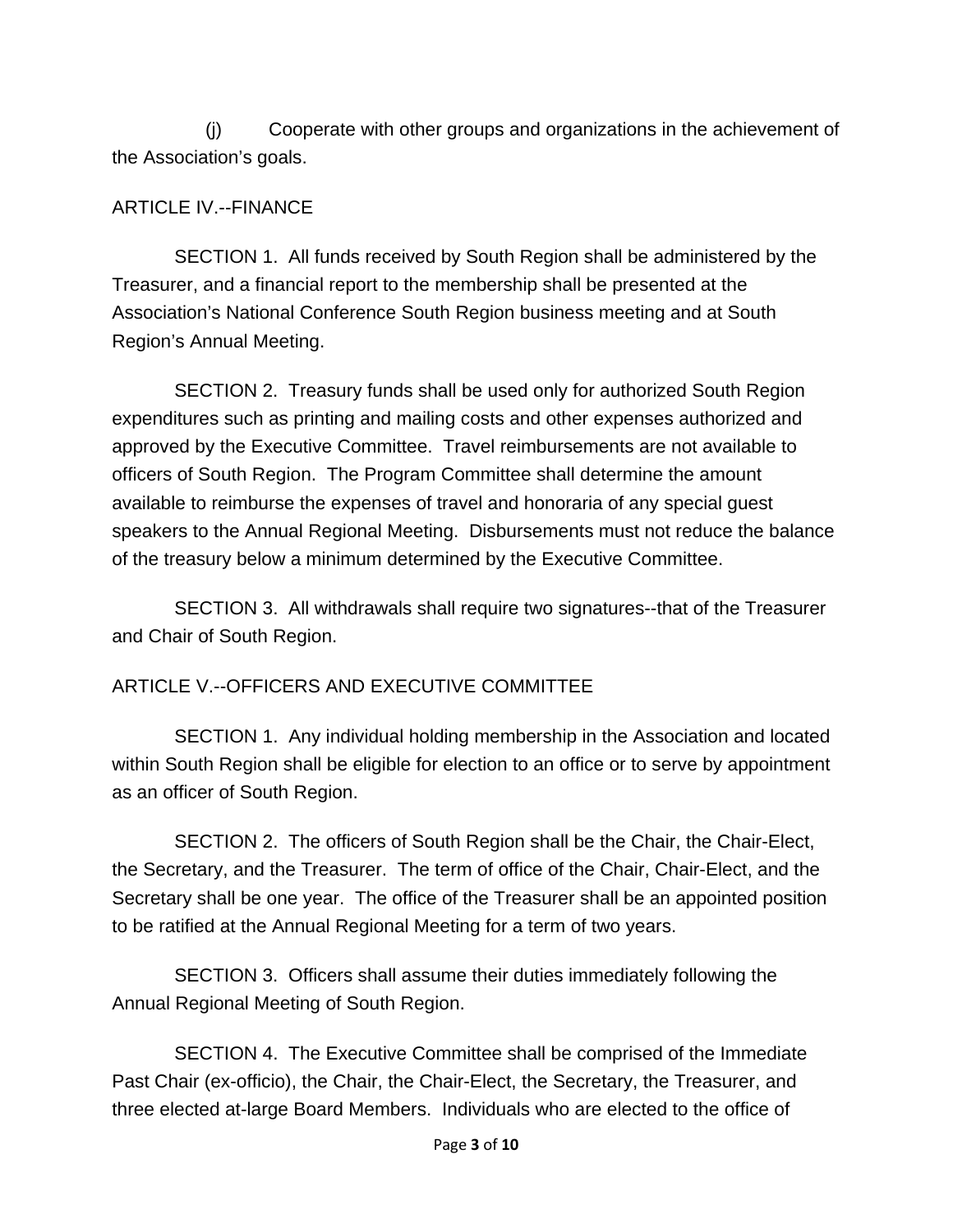Secretary will be expected to serve the region for a period of four years. One year in the office of Secretary, one year in the office of Chair-Elect, one year in the Office of Chair, and one year as Past Chair. Officers shall be empowered to conduct all business and to act on behalf of South Region. At least two regular meetings of the Executive Committee shall be held: one at the Association's National Conference and the other at South Region Annual Meeting.

SECTION 5. At-large Board Members shall serve a term of two years. At-Large Board Members may abandon the office in the event that he/she is nominated and elected to serve as a regional officer at which time the Nominations Committee shall propose a replacement for the vacant Board position.

# ARTICLE VI.--NOMINATIONS AND ELECTION OF OFFICERS

 SECTION I. The Chair of South Region shall appoint a Chair and two Committee members to serve on the Nominations Committee. Members of the Committee shall serve a one-year term. The Immediate Past Chair shall serve as exofficio member of the Committee.

 SECTION 2. The Nominations Committee shall be responsible for nomination of officers to fill the Secretary, and Board Member positions. The Nominations Committee shall propose a slate of candidates at the Annual Meeting of South Region. Further nominations may be made from the floor at the meeting. The Committee shall obtain prior consent of the proposed candidates. Should there be nominations from the floor, voting shall be by secret ballot; otherwise, voting shall be by voice vote. In the event of a secret ballot, the Regional Chair shall immediately appoint three tellers to count the ballots and certify the results.

 SECTION 3. If the Chair leaves office, the Chair-Elect shall assume the duties of the Chair until the next election at which time he/she automatically moves into the Chair position. If another officer or board member leaves office, the remaining members of the Executive Committee shall appoint an acting replacement until the next election.

ARTICLE VIL--VOTING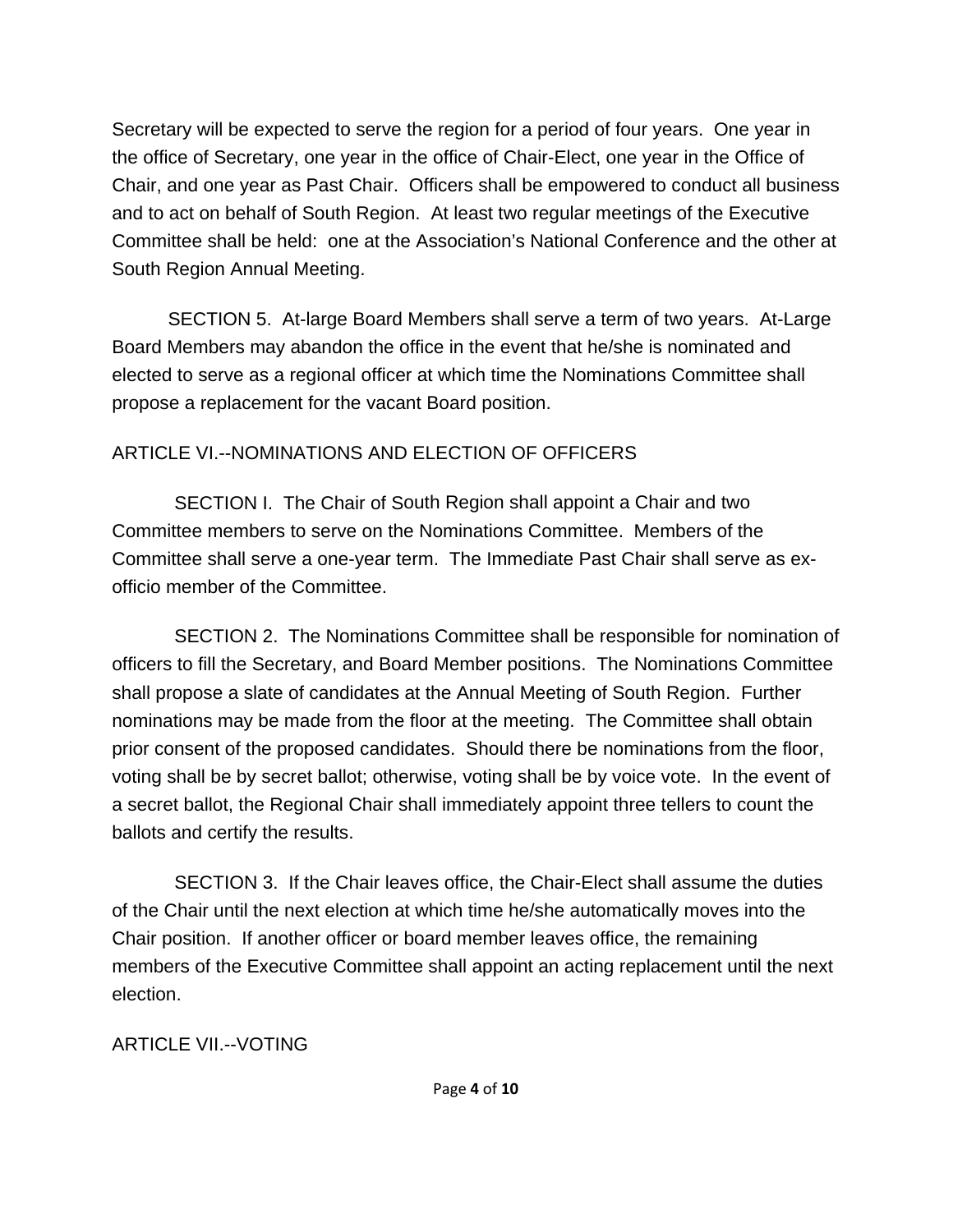SECTION 1. Members eligible to vote on South Region matters are those individuals holding professional or honorary membership in the Association, and those officially designated as representatives from institutions holding an institutional membership. Affiliate memberships will not have the right to vote on issues in ACHE South Region.

 SECTION 2. No individual member shall be permitted more than one vote either through holding two or more classes of membership simultaneously, or through proxy voting for members absent from a meeting.

ARTICLE VIII.--DUTIES OF OFFICERS AND BOARD MEMBERS

SECTION 1. The Chair shall:

(a) Preside at all meetings of South Region and the Executive Committee and act as a liaison with the Association;

(b) Appoint all committees, except as otherwise provided, and exercise such additional authority as may be designated by resolutions of the Executive Committee;

(c) Appoint a parliamentarian for the term of office;

(d) Serve as a member of the Program Committee of the Annual Regional Meeting;

(e) Be responsible for seeing that all meetings are held and that the objectives of South Region are furthered; and

(f) Serve as one-year ex-officio member of the Executive Committee and of the Nominations Committee, and serve as the Chair of the History and Traditions Committee upon expiration of the term of office.

SECTION 2. The Chair-Elect shall:

(a) Assume position of Chair if vacated prior to the end of the Chair's term of office;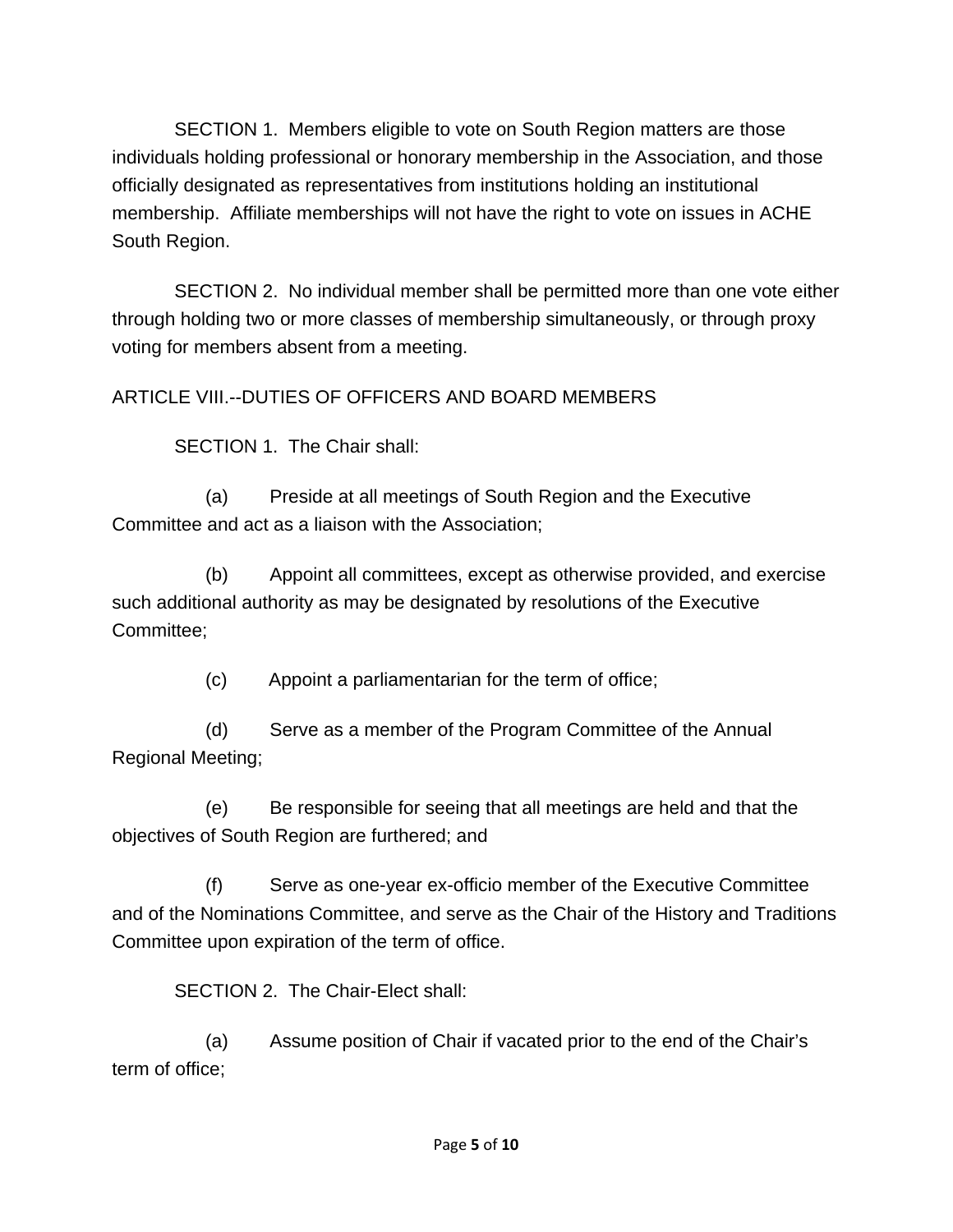(b) Perform the duties of the Chair in the absence or disability of the Chair;

(c) Serve as Program Chair for the Annual Meeting of South Region VII and be responsible for printing and distributing the program announcements to the membership no later than two months prior to the Annual Meeting;

(d) Appoint, with the approval of the Chair, at least a minimum of two members to serve on the Program Committee; and

(e) Perform other duties as may be assigned by the Chair.

SECTION 3. The Secretary shall:

- (a) Take minutes and report them at the meetings of South Region;
- (b) Report activities of South Region at the Annual Meeting;

(c) Immediately following the election of new officers, submit their names to the Executive Vice-president and to the editor of *Journal of Continuing Higher Education* of the Association;

(d) Serve as Executive Committee Liaison to the Membership Development Committee and appoint, with the approval of the Executive Committee, a Chair of the Committee;

(e) Serve as Chair of the Time/Site/Planning Committee consisting of the Executive Committee of South Region;

(f) Perform other duties as may be assigned by the Chair.

SECTION 4. The Treasurer shall:

(a) Keep an accurate record of all monies received and all disbursements in books belonging to South Region;

(b) Prepare and distribute a financial report to the members at all South Region's Meetings;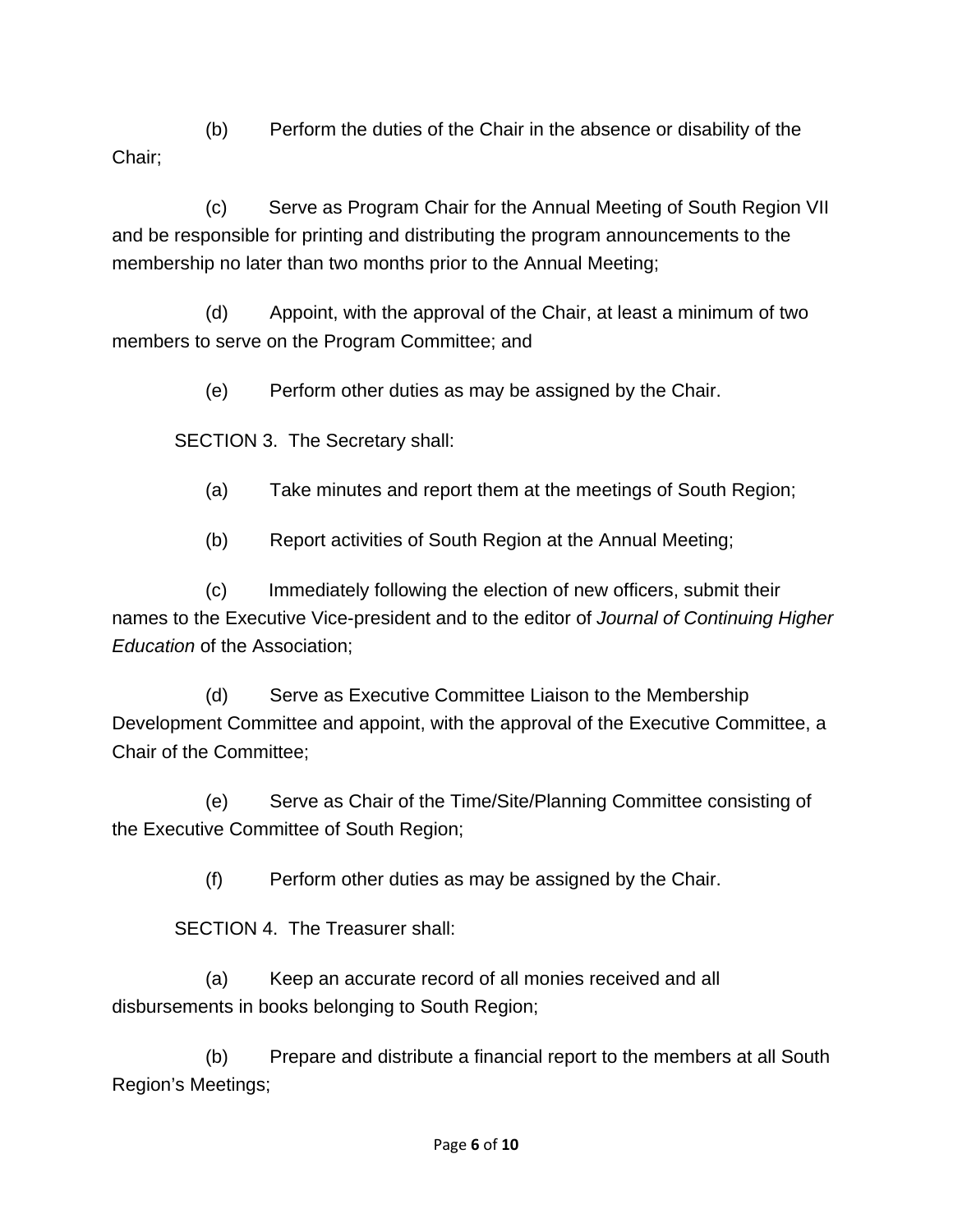(c) Submit South Region books to the South Region Chair annually or at any time requested by the Chair or the Executive Committee;

(d) Serve as member of the Program Committee; and

(e) Be responsible for investment of South Region funds in accordance with guidelines approved by the Executive Committee.

SECTION 5. At-Large Board Members shall:

- (a) Serve a two year term on the Executive Committee;
- (b) Serve as members of the Program Committee;
- (c) Chair or co-Chair either the Membership Development Committee, Awards Committee, History and Traditions Committee, Web Content or Long Range Planning Committee as assigned by the Chair; and
- (d) Perform other duties as assigned by the Chair.

#### ARTICLE IX.--MEETINGS

 SECTION 1. The Annual Meeting of South Region shall be held during the Spring of each year at a time and place to be proposed by the Time/Site/Planning Committee and approved by the membership.

 SECTION 2. A meeting of South Region shall take place each Fall as a part of the National Conference of the Association.

 SECTION 3. Special meetings of South Region may be called by the Chair or by petition supported by 25% of the membership of South Region provided all members are notified at least 60 days in advance of the time, place, and purpose of the meeting.

#### ARTICLE X.--COMMITTEES

 SECTION 1. The South Region Chair shall create committees and appoint or delegate power to appoint, to those committees chairs and/or members necessary to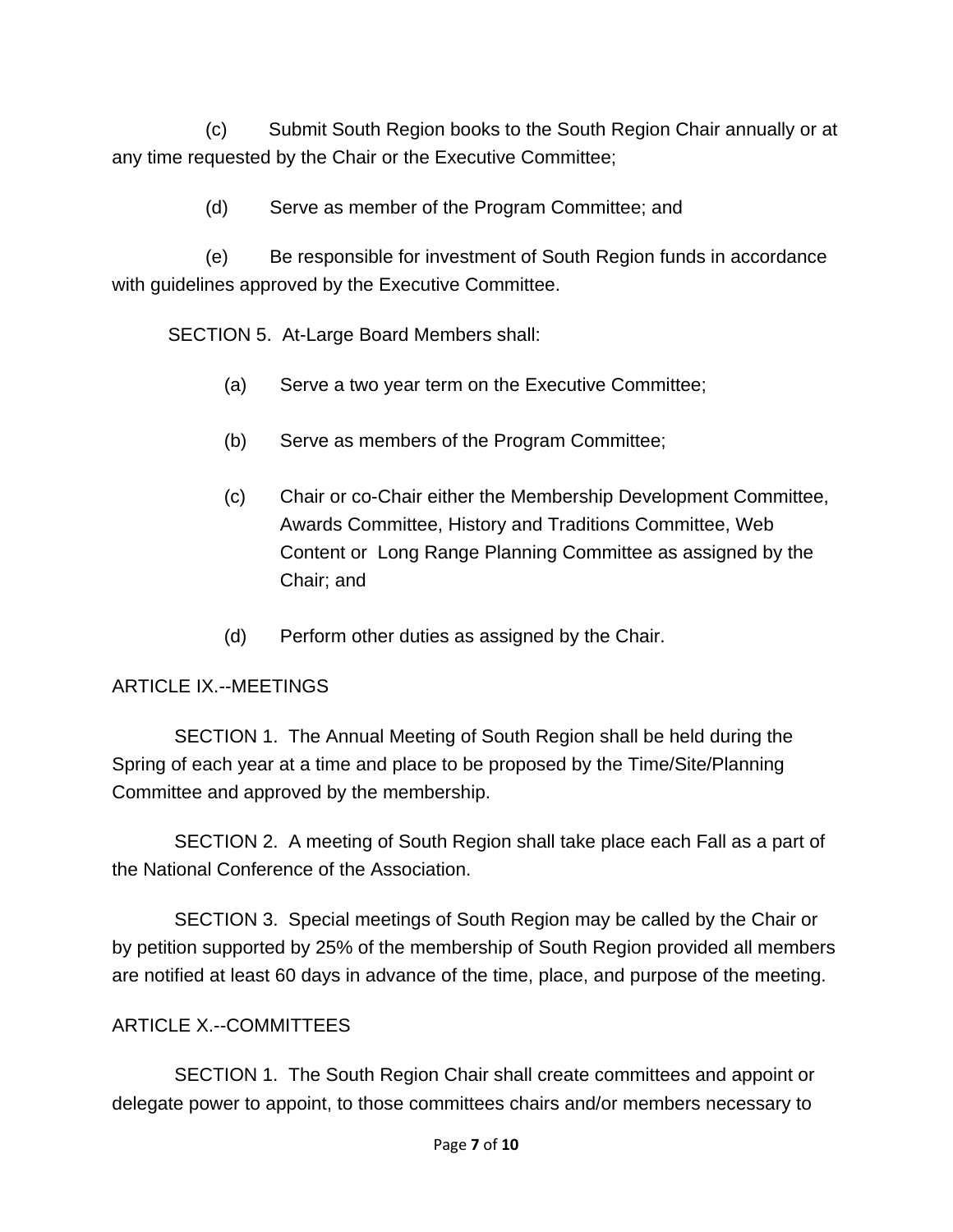carry on the work of South Region as indicated below. The committees shall be, but are not limited to, the:

(a) Membership Development Committee - The Secretary shall serve as the Executive Committee Liaison to the Membership Committee and shall appoint a Chair of the Committee with the approval of the Chair of ACHE South Region. The Committee will consist of representatives from each state who will work on increasing the membership of South Region and attendance at the Annual Regional Meeting.

(b) Program Committee - The Chair-Elect shall serve as Chair and shall appoint, with the approval of the Chair, a minimum of two members to serve on the Committee. Further, At-large Board members will serve on the Program Committee.

(c) Nominations Committee - The Chair shall appoint a Committee chair and two Committee members, one being the Immediate Past Chair, to serve on the Nominations Committee. The Committee shall present a slate of officers to be elected at South Region's Annual Meeting.

(d) Time/Site/Planning Committee - This Committee, consisting of all current officers and board members of South Region, and chaired by the Secretary shall sponsor or co-sponsor the Annual Regional Meeting and shall propose the site for the following year to the membership for approval in the Annual Regional Meeting of South Region.

(e) Awards Committee - The Chair shall appoint an Awards Committee Chair and a minimum of two committee members to select the recipients of South Region recognition awards which are authorized by the Executive Committee in accordance with guidelines approved by the Executive Committee. The award recipients shall be announced and shall receive their awards during the Annual Meeting of South Region.

(f) Long Range Planning Committee - The Chair shall appoint a Chair and at least five members. Committee members shall serve staggered two year terms. The committee shall recommend goals and objectives for consideration by the Executive Committee and be responsible for continuous review of previously established goals and objectives. The committee shall report its recommendations to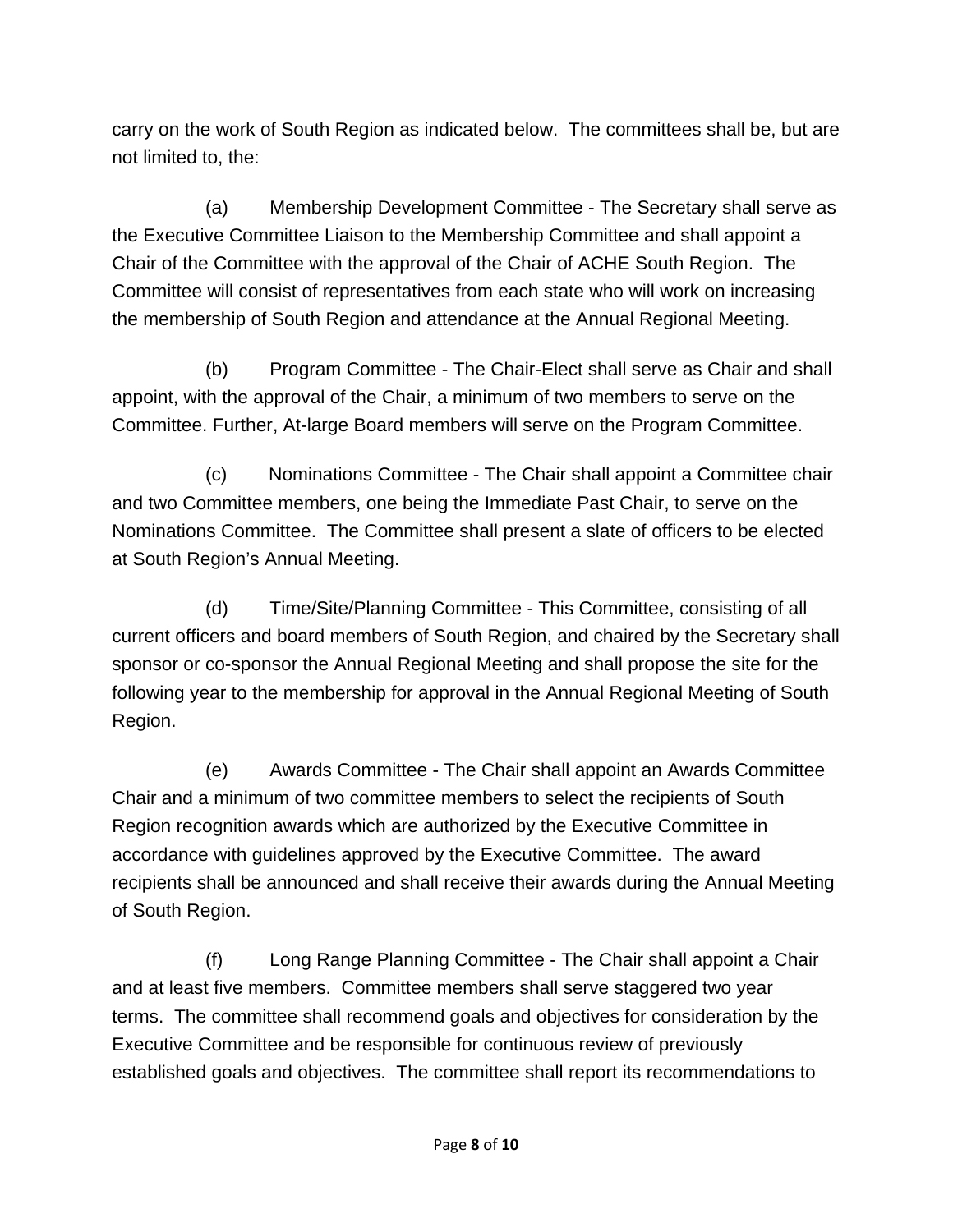the South Region Chair as requested and to the membership at the Annual South Region Meeting.

(g) History and Traditions Committee - The Chair shall appoint a minimum of five members. The Immediate Past Chair shall serve as Chair of the Committee. The committee shall maintain and develop region history including all permanent records of the region. Also, the committee shall maintain a record of all regional traditions relative to protocol, organization and procedures.

(h) Constitution and Bylaws Committee - This committee, consisting of all current officers of South Region, shall review annually the Constitution and Bylaws of South Region and propose amendments to the membership for approval at the National Meeting of the Association or the Annual Meeting of South Region.

(i) Web Content Committee – The Chair shall appoint a Chair and at least five members. This committee shall maintain the ACHE South website and social media sites with up-to-date and pertinent content related to ACHE South membership, news, and conferences.

(j) Past Chairs Advisory Council – All past chairs are automatically included in this advisory council. The Past Chair serves as a liaison between the Advisory Council and the Executive Board. This council provides counsel, advice, and mentorship to the Officers and Executive Committees

SECTION 2. Committee appointments and terms shall be as follows:

(a) Appointments to the Membership Development Committee, Awards Committee, Long Range Planning Committee, and History and Traditions Committee shall generally be made for a term of two years, with those appointed eligible for reappointment.

(b) Appointments to the Membership Development Committee, Awards Committee, Long Range Planning Committee, Web Content Committee, and History and Traditions Committee shall be staggered so as to provide continuity as well as the ongoing influx of new perspectives.

(c) The term of members of the Time/Site/Planning Committee and the Constitution and Bylaws Committee is designated in Article X, Section 1 (above).